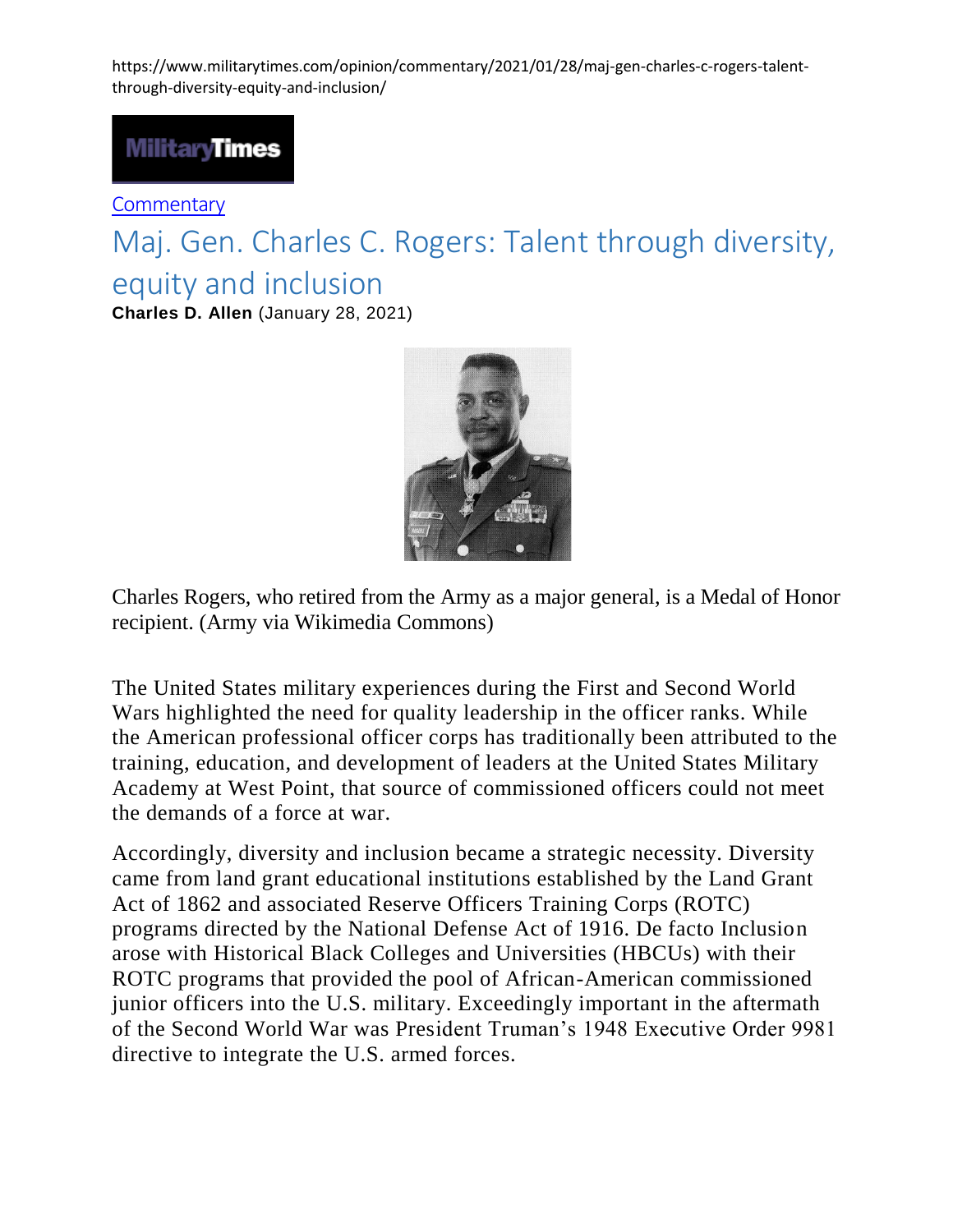https://www.militarytimes.com/opinion/commentary/2021/01/28/maj-gen-charles-c-rogers-talentthrough-diversity-equity-and-inclusion/

Subsequently in 1951, Charles C. Rogers was commissioned as a lieutenant of field artillery from West Virginia College, an HBCU. In 1980, he was inducted into the inaugural cohort of its ROTC Hall of Fame as an Army general. From humble beginnings as a son of a miner, Rogers excelled as an honor roll student, an athlete as football team quarterback, and a leader elected as student council president in his all-Black high school. Rogers cited his father's "pride in service to country" as an Army enlisted mail clerk during the First World War. His father's service motivated Rogers to join the Army even while the Korean War raged on. Rogers couldn't know the impact of a future conflict in Southeast Asia on his life and military career.

Rogers' initial assignment upon commissioning was to an all-Black Army field artillery unit stationed in Germany that integrated six months after his arrival. One can imagine the challenges Rogers must have faced in the Army as it transitioned to accept integration in the force and while the nation was undergoing its own struggles during the emerging civil rights movement.

Rogers must have excelled in his two battery commands, and then as Battalion S-3 to be promoted to major and selected to attend the Army's Command and General Staff College. Upon graduation in 1964, based on his past performance and demonstrated potential, Major Rogers was assigned as S-3 for 24th Division Artillery in Germany, then selected for his first battalion command in Fort Lewis, Washington. He must have been something special to be again be promoted and selected to command 1st Battalion, 5th Artillery with the 1st Infantry Division during combat in Vietnam.

Just how special can be gleaned from the following Army award citation extracts describing his actions in defense of Fire Support Base Rita on the South Vietnam-Cambodian border on 1 November 1968:

"For conspicuous gallantry and intrepidity in action at the risk of his life above and beyond the call of duty. Lt. Col. Rogers, Field Artillery, distinguished himself in action while serving as commanding officer…"

"Lt. Col. Rogers' dauntless courage and heroism inspired the defenders of the fire support base to the heights of valor to defeat a determined and numerically superior enemy force. His relentless spirit of aggressiveness in action are in the highest traditions of the military service and reflects great credit upon himself, his unit, and the U.S. Army."